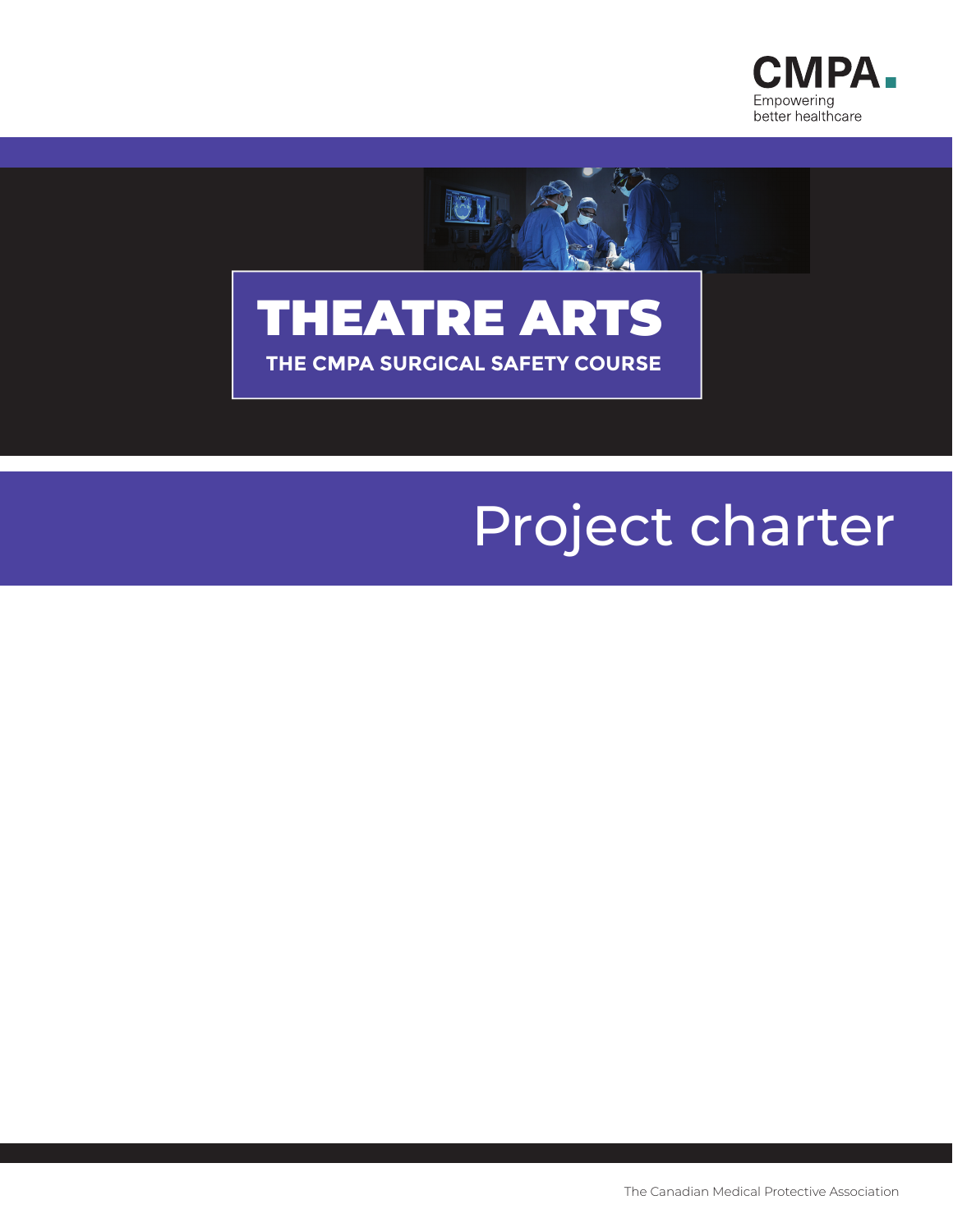| <b>THEATRE ARTS PROJECT CHARTER</b>                         |
|-------------------------------------------------------------|
| Project details                                             |
|                                                             |
|                                                             |
|                                                             |
|                                                             |
|                                                             |
| Model for Improvement                                       |
| What are we trying to<br>accomplish?                        |
| How will we know that a change<br>is an improvement?        |
| What change can we make that will<br>result in improvement? |
| Act<br>Plan<br><b>Study</b><br>Do                           |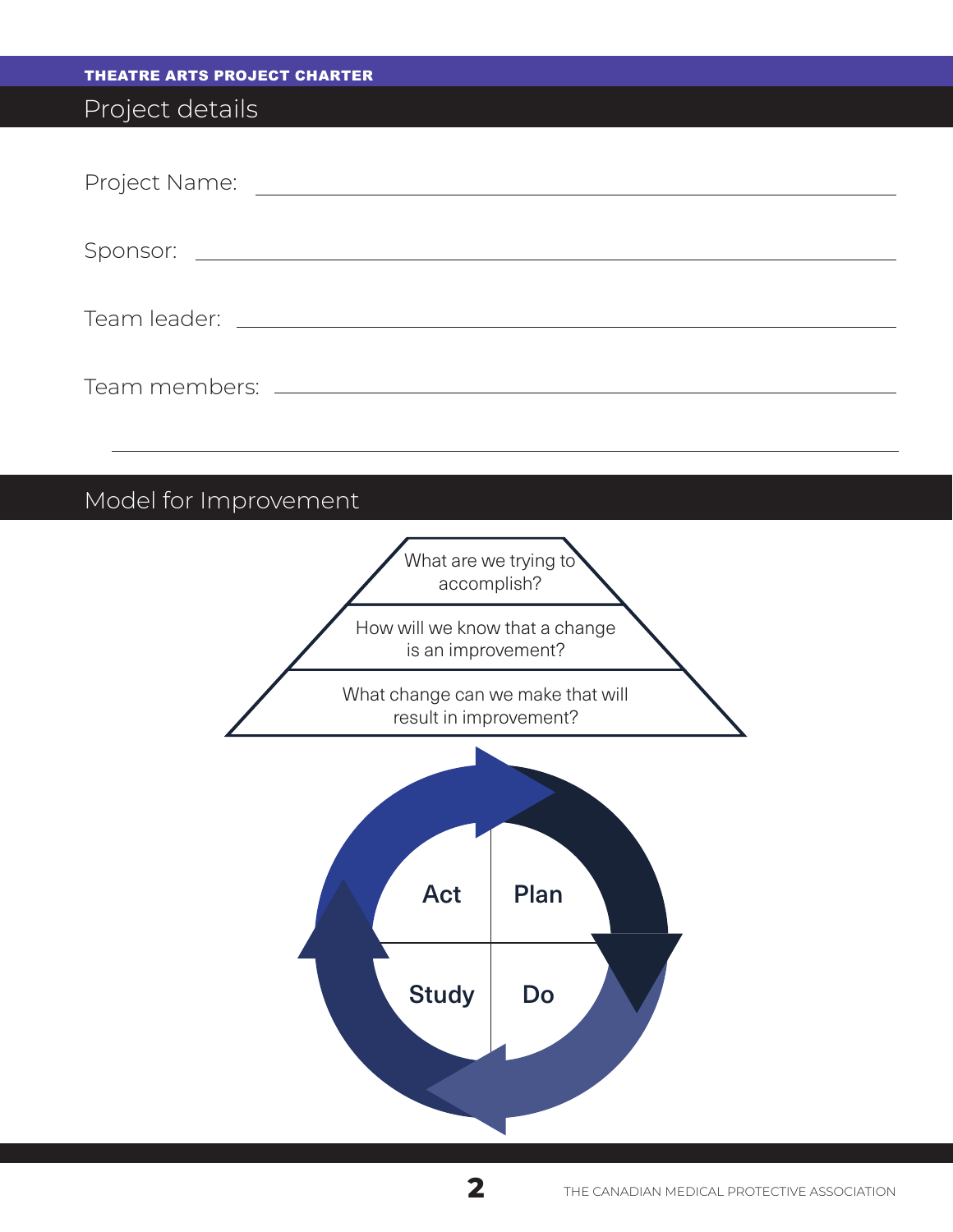#### What are we trying to accomplish?

Problem statement: What issue will this project address?

Aim statement: What will improve? By how much? By when? Where? Is this consistent with the priorities / values of your organization?

Scope and boundaries: What will the project include? What will be excluded?

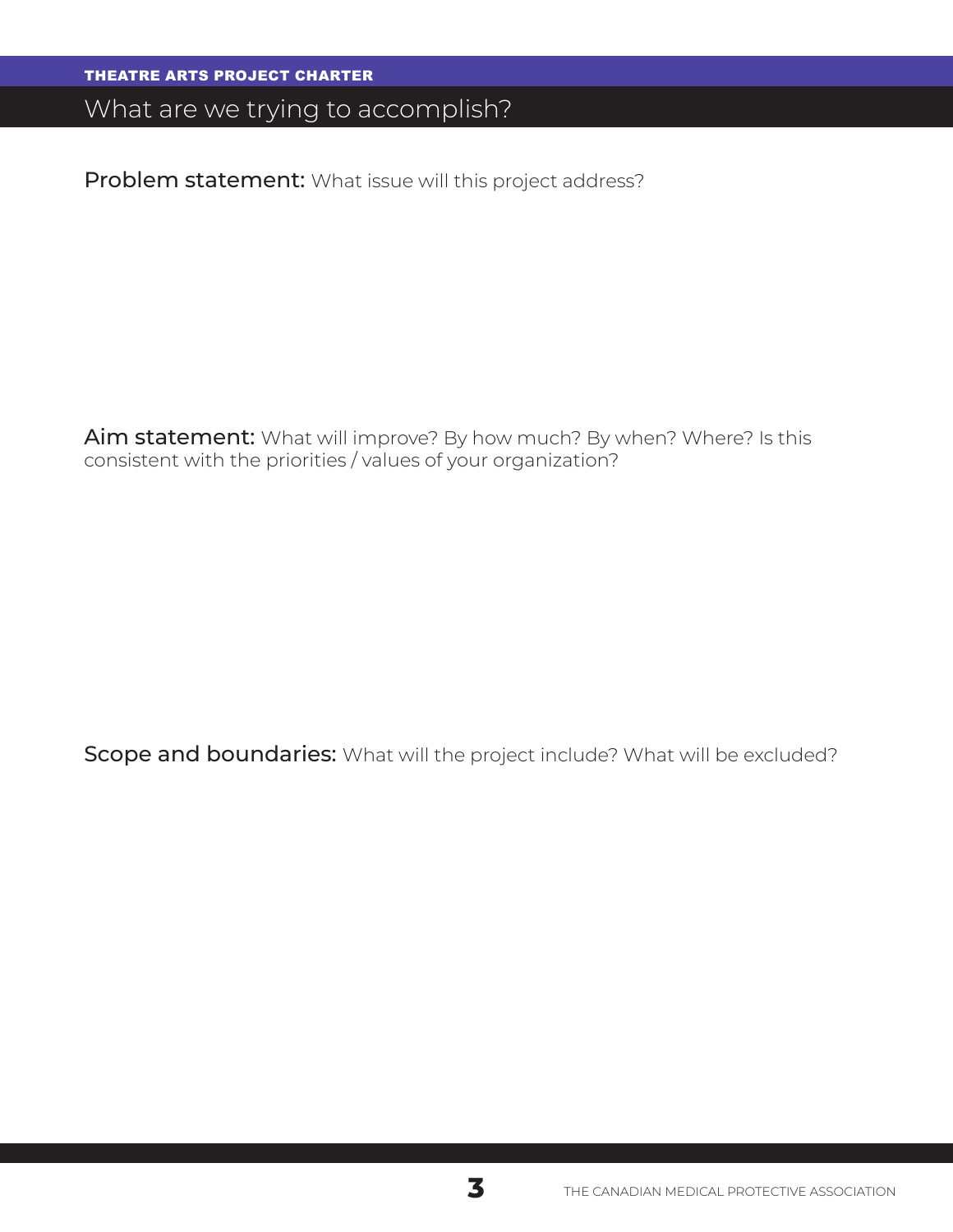Root causes

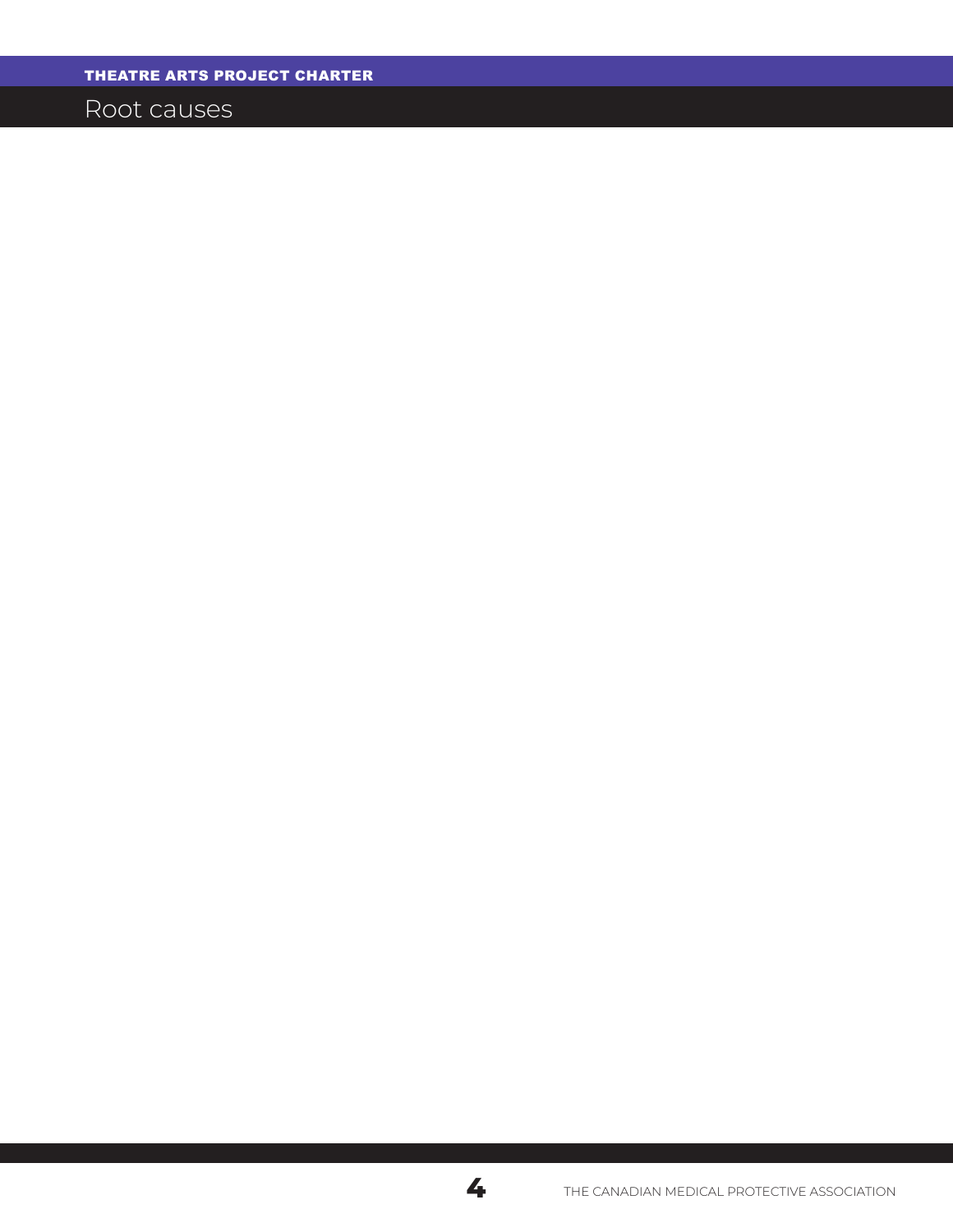#### Stakeholder analysis

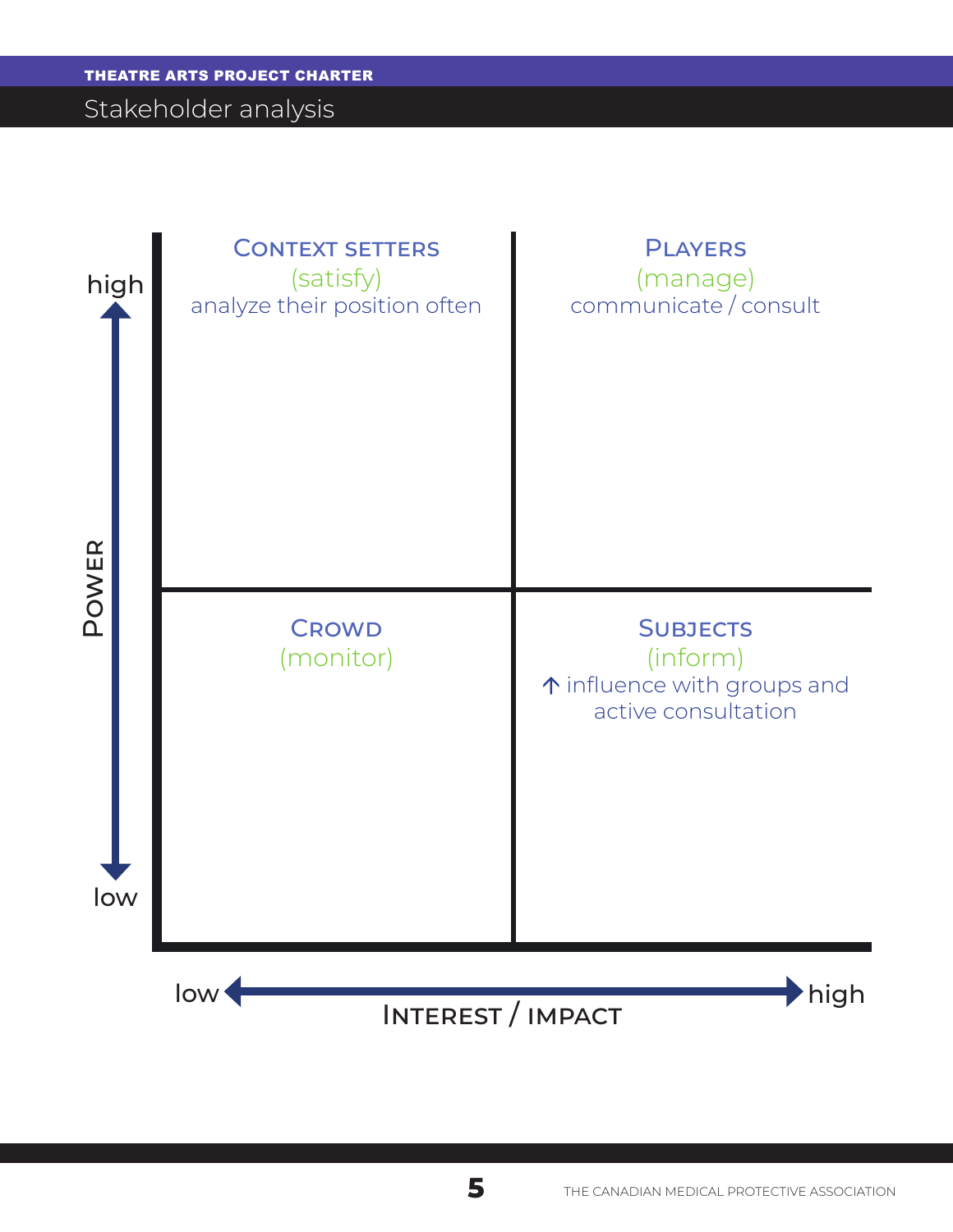## How will we know a change is an improvement?

|                              | Current<br>performance | Goal | Plan to collect data<br>for this measure |
|------------------------------|------------------------|------|------------------------------------------|
| Outcome<br>measures          |                        |      |                                          |
|                              |                        |      |                                          |
| Process<br>measures          |                        |      |                                          |
|                              |                        |      |                                          |
| <b>Balancing</b><br>measures |                        |      |                                          |
|                              |                        |      |                                          |

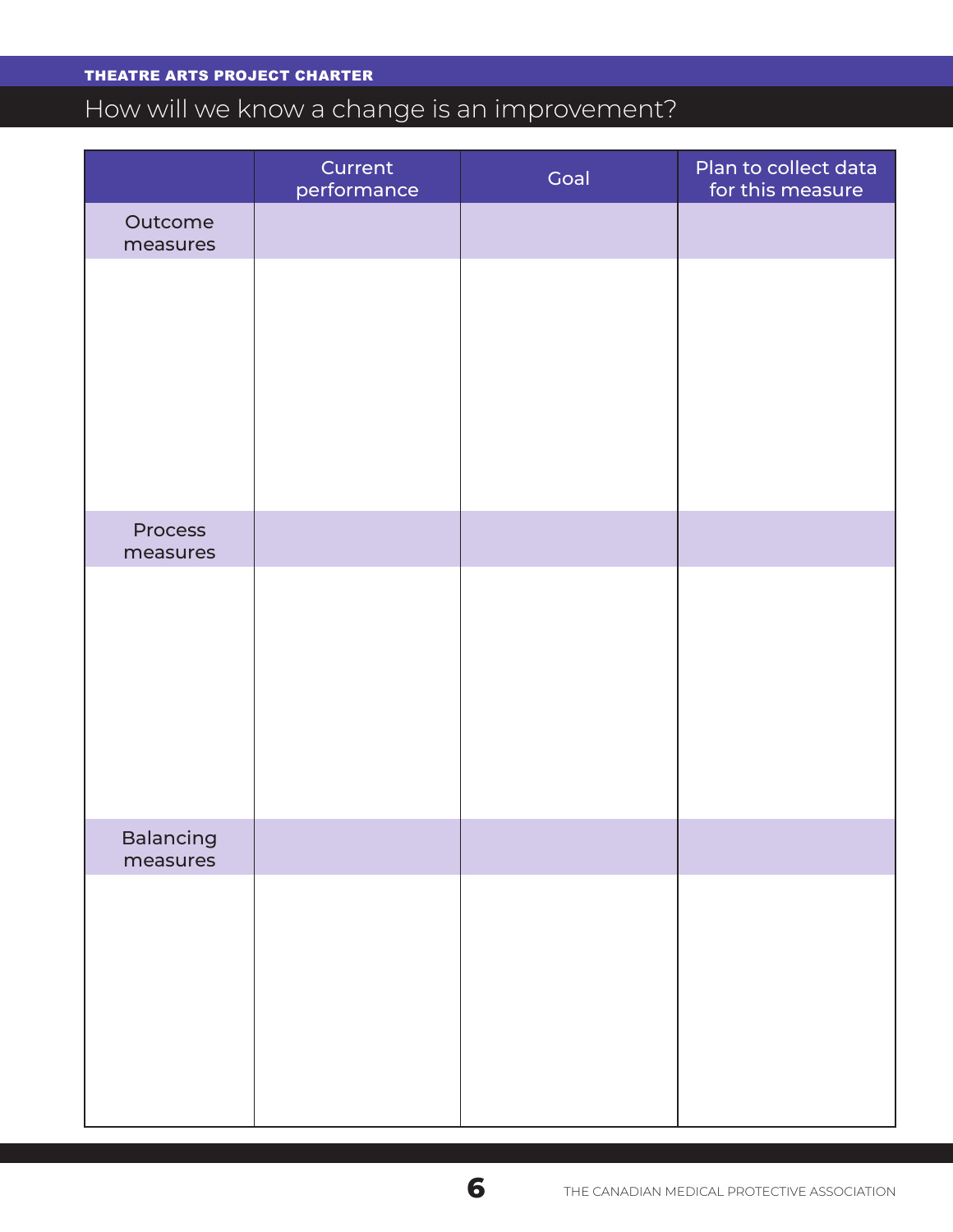# What change can we make that will result in improvement?

Change idea to test:

Initial PDSA cycle: To learn if...

Engagement strategies:

Implementation and scaling strategies:

**7**